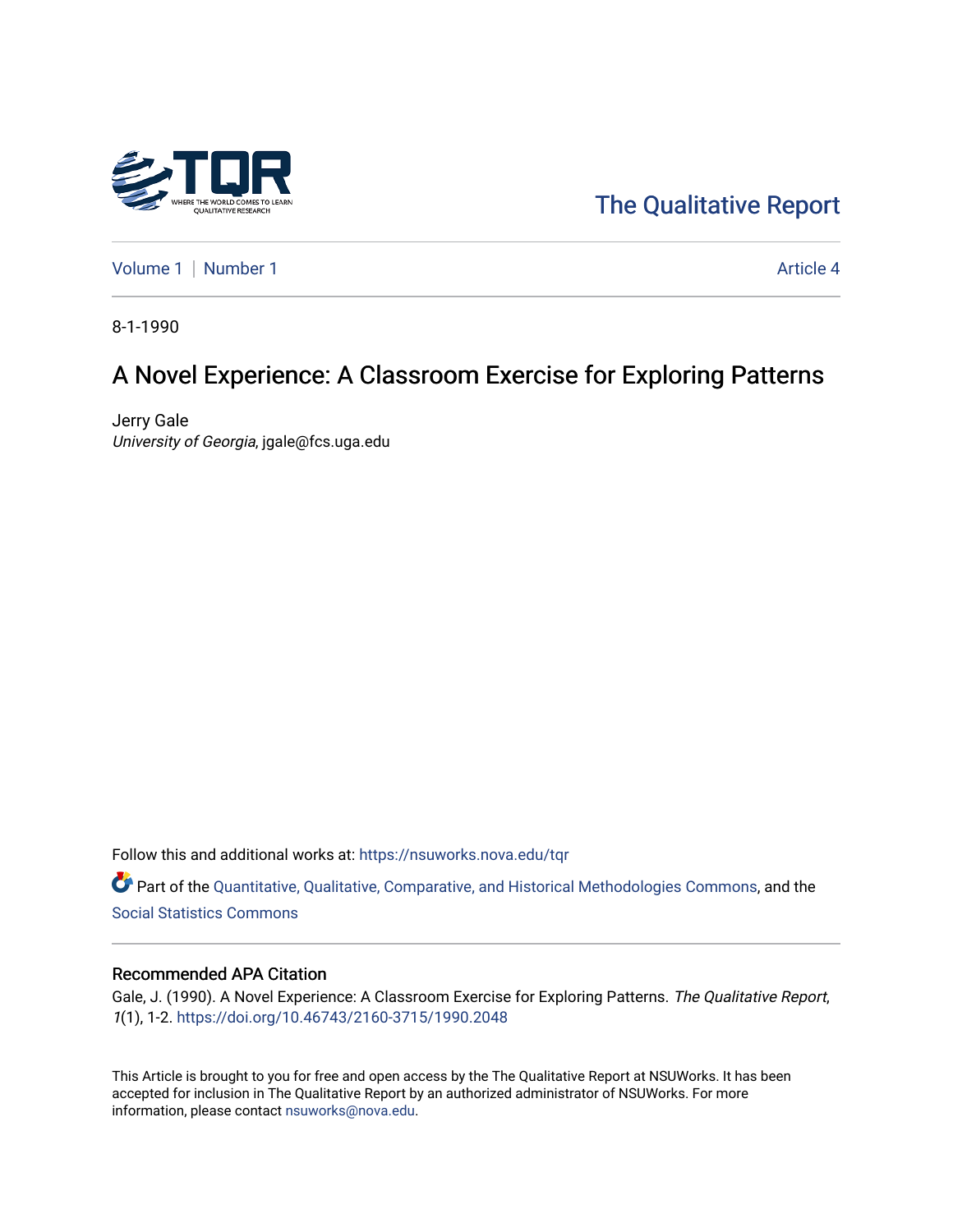

## A Novel Experience: A Classroom Exercise for Exploring Patterns

Keywords education

### Creative Commons License



This work is licensed under a [Creative Commons Attribution-Noncommercial-Share Alike 4.0 License](https://creativecommons.org/licenses/by-nc-sa/4.0/).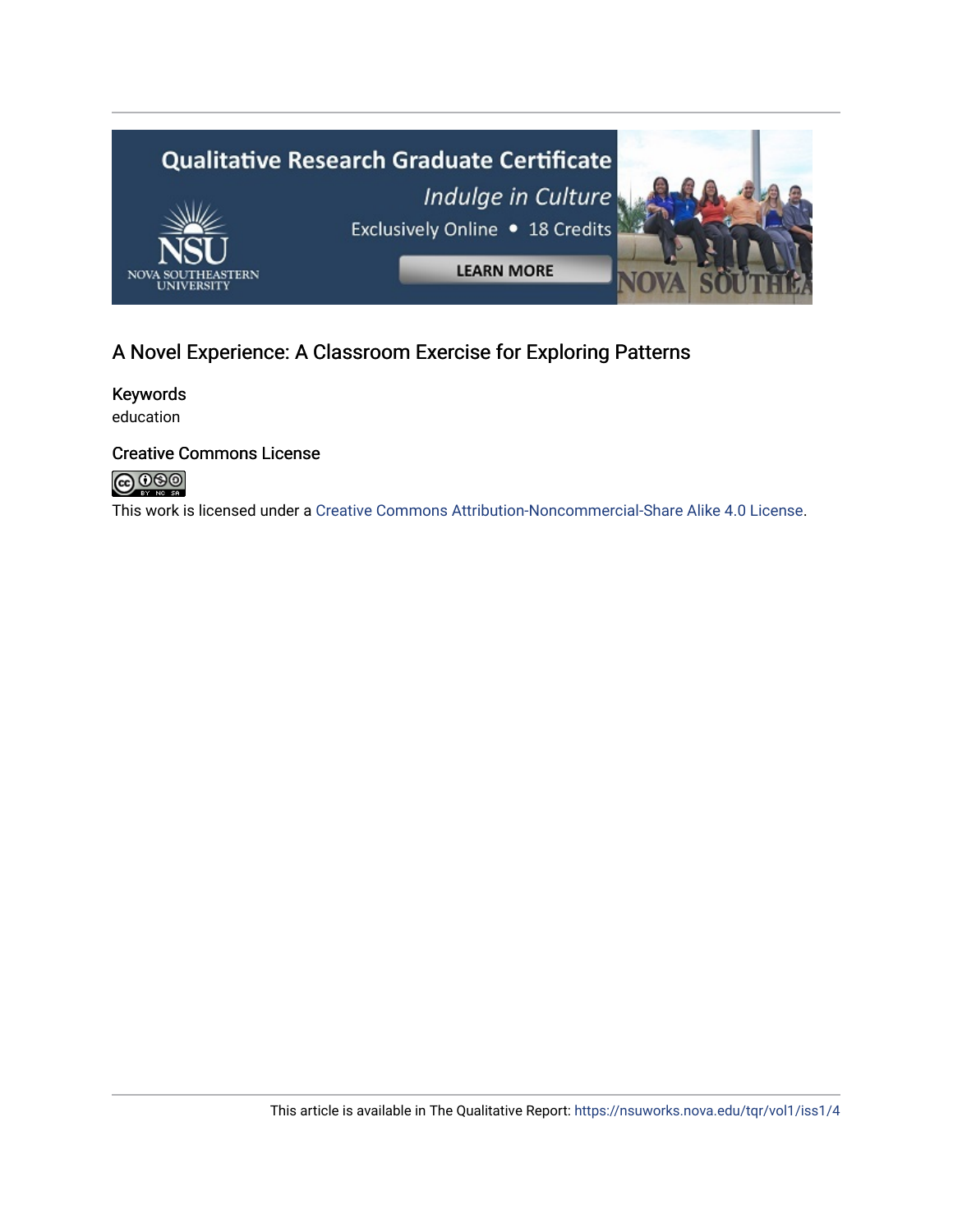### **A Novel Experience: A Classroom Exercise for Exploring Patterns**

## **by Jerry Gale**

*The Qualitative Report*, Volume 1, Number 1, Summer, 1990

Naming a pattern is the mosaic gloss that is imposed by (re)searchers in their search for meaning. What is pattern though? Watching the stocastic movements of "snow static" on a television screen, the viewer typically sees no structure or rhyme to the snow. However, define a boundary within the frame of the television screen (a frame within a frame), and the viewer will begin to see/name structures and patterns emerging. Is the pattern within the snow, imposed by the viewer, or in the interaction of the two?

As clinicians, we are constantly seeing (creating?) patterns in the dances with our clients. While many avoid attributing (at least out loud) direct "causes" of the actions/behaviors observed, patterns (with names) are frequently applied. But two questions that can be asked are: "Whose pattern is it?" and "What is the significance of the pattern?"

Qualitative research methodologies evoke various approaches to address these issues. Having the (re)searcher present his or her biases, getting feedback from the participants themselves of their understanding of the data and analysis, analyzing the text of the text of the text, persistent observation, constant comparison analysis, triangulation and negative case analysis (among others) are all strategies currently employed by qualitative researchers to claim validity of the pattern named. But how does one learn to see (feel, sense, smell, etc.) through the labyrinth of possible patterns to consider the plethora of assumptions embedded within and throughout? How does one cut through these multi-layered contexts of meaning? How does one learn not to be blinded by the reflection of his or her own shadow?

#### **A Novel Experience**

In order to help students/(re)searchers learn to experience these questions (not necessarily answer them), as well as to encourage them to challenge their own pattern making practices, the following assignment, originally developed by Douglas Flemons at Nova Southeastern University, was derived from a suggestion of Milton H. Erickson's (Zeig, 1980) to read a novel backwards chapter by chapter. The assignment involved the reader reading the last chapter first, then the second from last chapter next, on down to the first chapter. At the conclusion of each chapter reading, the reader writes a prediction of the previous chapter's contents as well as a prediction of the first chapter's contents. By the time the reader reaches chapter one, there are multiple descriptions and predictions of what the author actually composed in the opening chapter. The reader then compares the various predictions and expresses what he or she learned from the assignment.

This task was recently assigned to students in a class taught at the University of Georgia. A variety of responses were reported by the students. While most found the assignment beneficial,